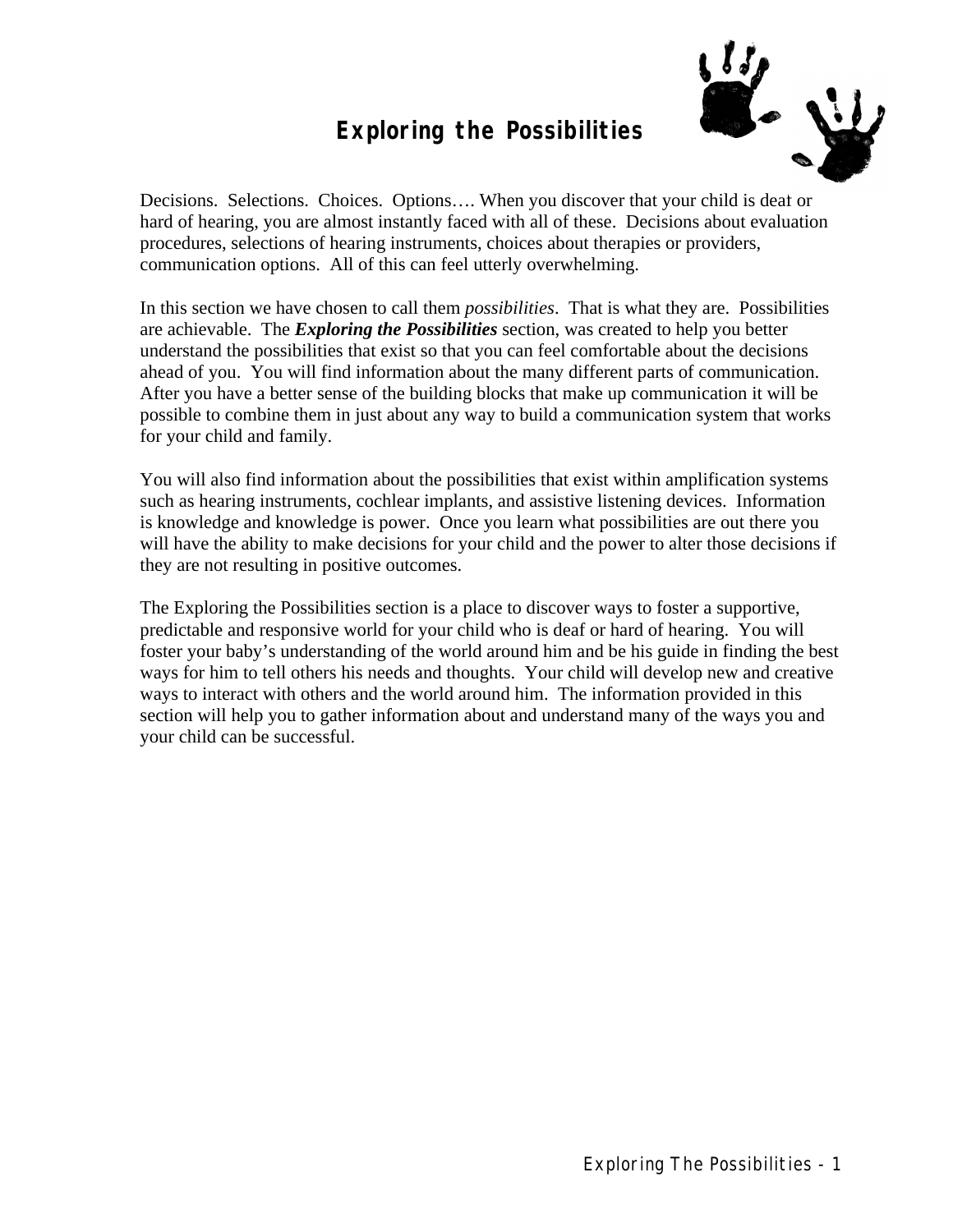#### **Building Blocks for Communication**



Most people think of communication as people talking to one another. However, communication is much more than just talking. It is made up of many different parts, working together. The "verbal part" of communication is talking, or speech, and language. Yet communication never occurs without the "non-verbal parts." Those non-verbal parts include eye contact, gestures, head and body movement and facial expression. The nonverbal part can also include language in the form of sign language. You simply cannot have one without the other. If you don't believe it, try to tell someone a story while sitting on your hands, and looking away from them, and using no facial expressions. I bet you will find it nearly impossible.

When you are the parent of a deaf or hard of hearing child, you are almost immediately asked to make decisions about communication. This usually means trying to learn about the variety of options that are available. There are many different communication possibilities. In this section of the notebook we will explore the six most common communication methods; American Sign Language, Auditory-Oral, Auditory-Verbal, Cued Speech and Manually Coded English Systems.

However, before the methods are defined, it is important for you to understand the different components, or building blocks, that make up communication. The building blocks are pictured below. As you look at the pictures, you may want to think about which building blocks are especially important to you and your family. This may help you think about the communication method that will best suite the needs of your family.



Hearing – Use of hearing aids or cochlear implants to maximize your child's ability to hear.

Speaking – Use of your child's voice to express thoughts, ideas, and opinions.

Lip-reading – Your child will watch the speaker's face and lips for cues about what is being said.

Gestures – Movements made by the speaker or listener such as pointing, nodding, etc.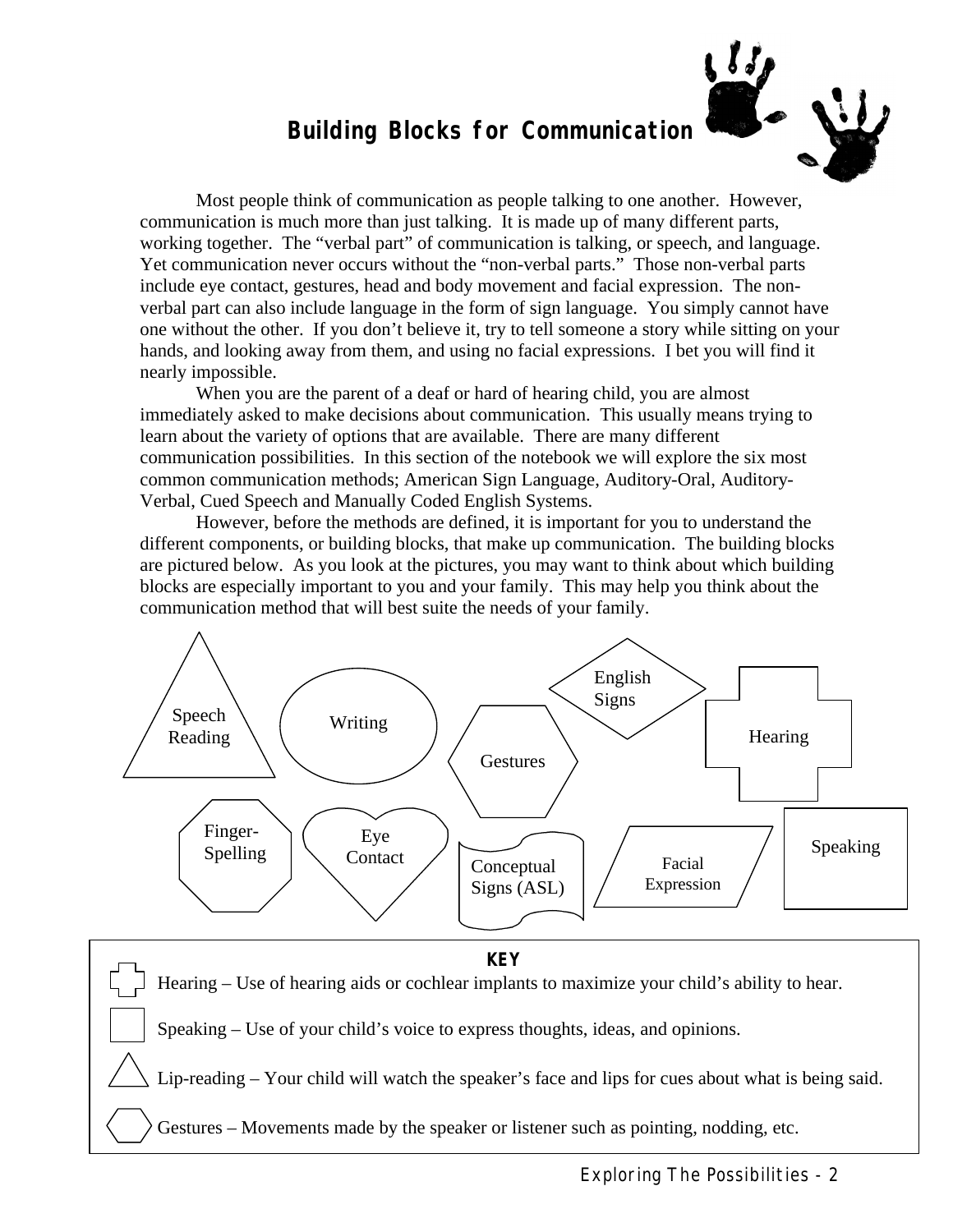The following boxes include a description of each communication method, the building blocks that are emphasized, the focus or goal of each method and a bit about parent involvement.



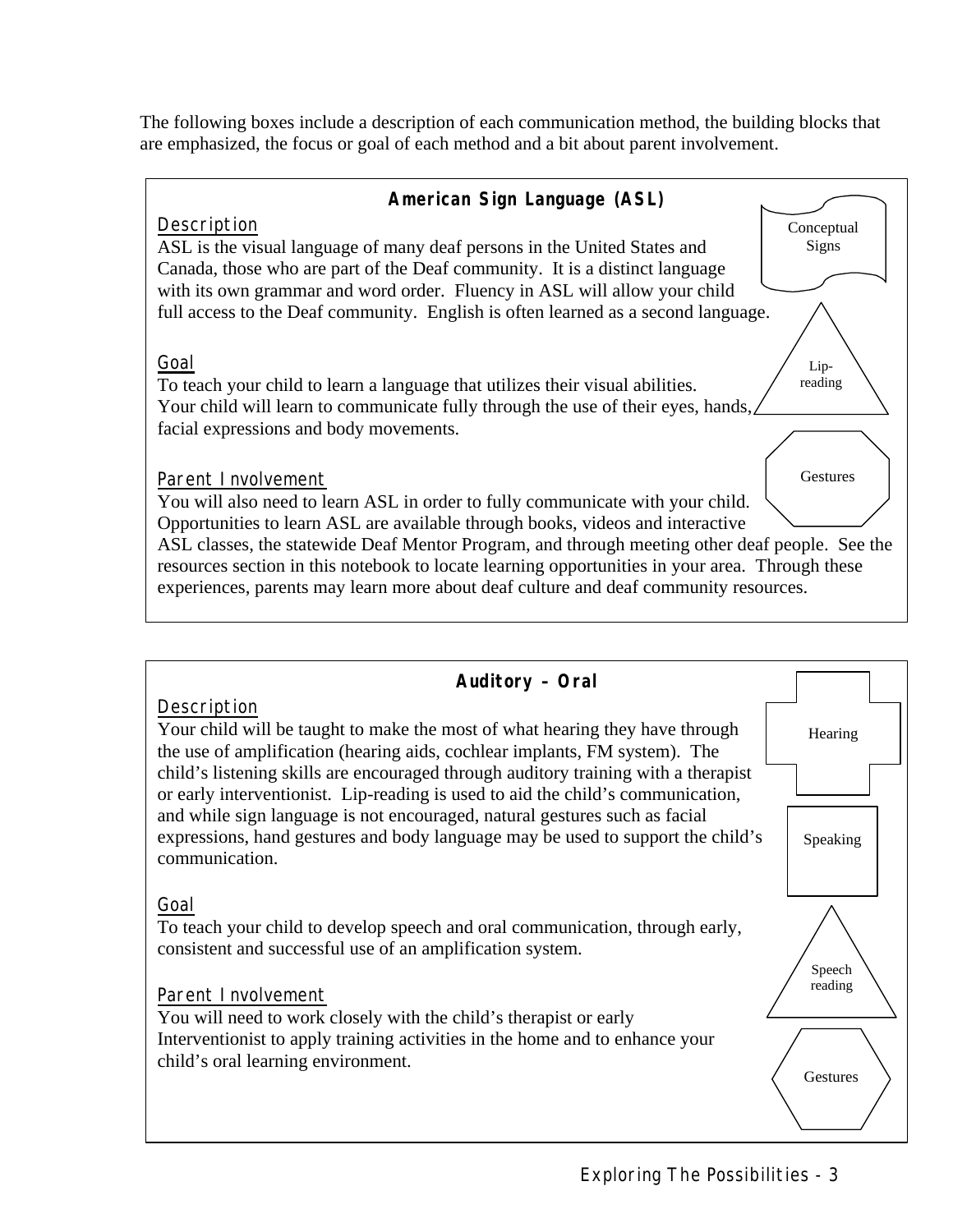

| <b>Cued Speech</b>                                                                                                                                                                                                                                                                                                                                                                                                                                  |                 |
|-----------------------------------------------------------------------------------------------------------------------------------------------------------------------------------------------------------------------------------------------------------------------------------------------------------------------------------------------------------------------------------------------------------------------------------------------------|-----------------|
| Description<br>This is a sound-based visual communication system that is made up of eight hand<br>shapes in different positions, which represent groups of consonant sounds, and four<br>positions about the face to represent vowel sounds. Combinations of hand shapes,<br>positions, and locations give cues to the exact pronunciation of words that are<br>mouthed. This system makes it possible for your child to "see" the spoken language. | Lip-<br>reading |
| Goal<br>Your child will learn to speak through the use of amplification, lip-reading and the<br>cues from the hand shape system.                                                                                                                                                                                                                                                                                                                    | Gestures        |
| Parent I nvolvement<br>You will use hand shape cues when you communicate with your child. Cued<br>speech can be learned through intensive classes taught by trained teachers or<br>therapists. Just like any manual communication system, it takes time and<br>dedication to learn the cues and become proficient in their use.                                                                                                                     | Hearing         |
|                                                                                                                                                                                                                                                                                                                                                                                                                                                     | Speaking        |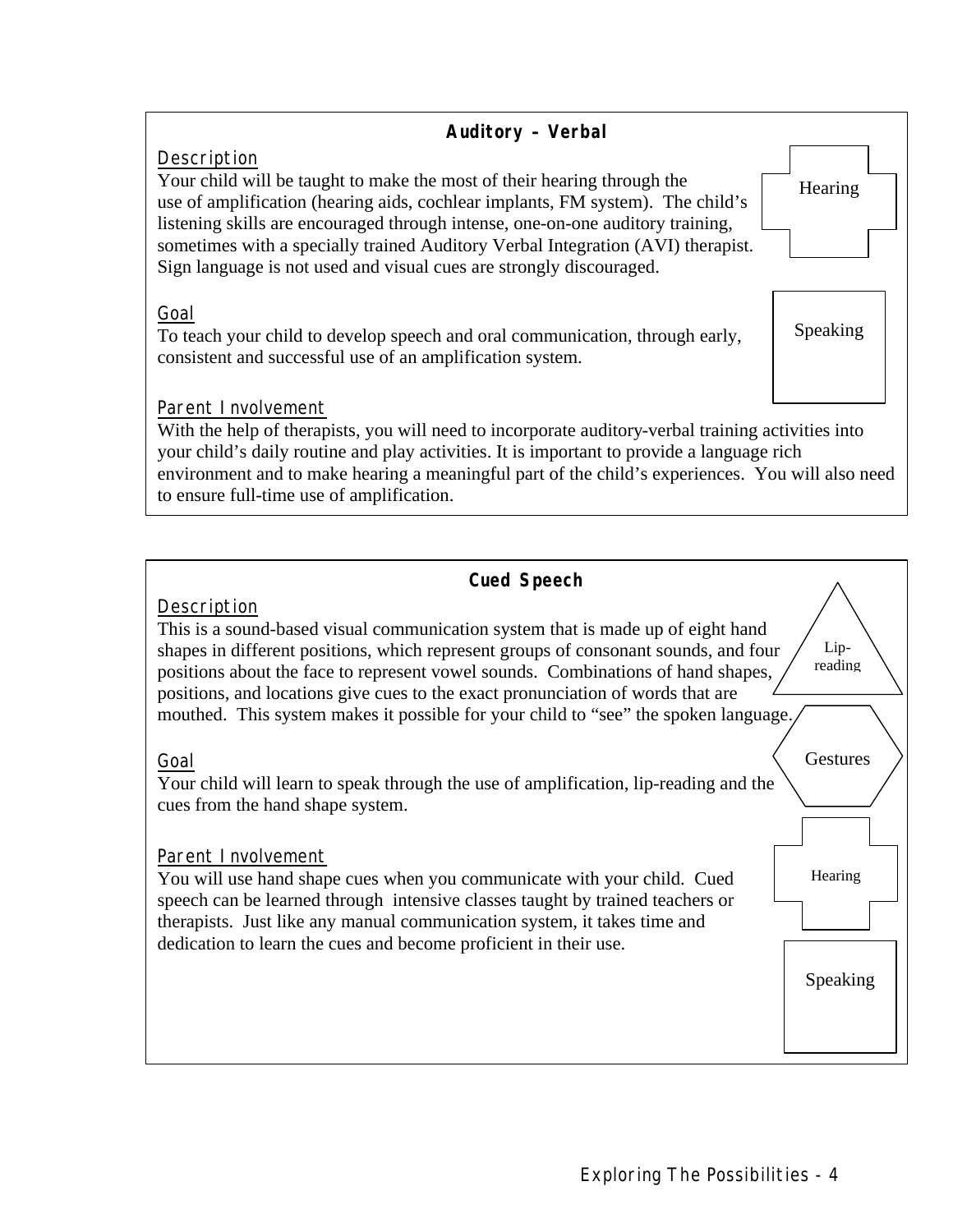

When you are "deciding on" a communication method, it is important to remember that no choice is permanent. If you choose an approach that focuses on one building block and it does not seem to be working for your child after several months of consistent effort, there is no reason that you cannot try a different approach. The important thing is to communicate in one way or another with your child.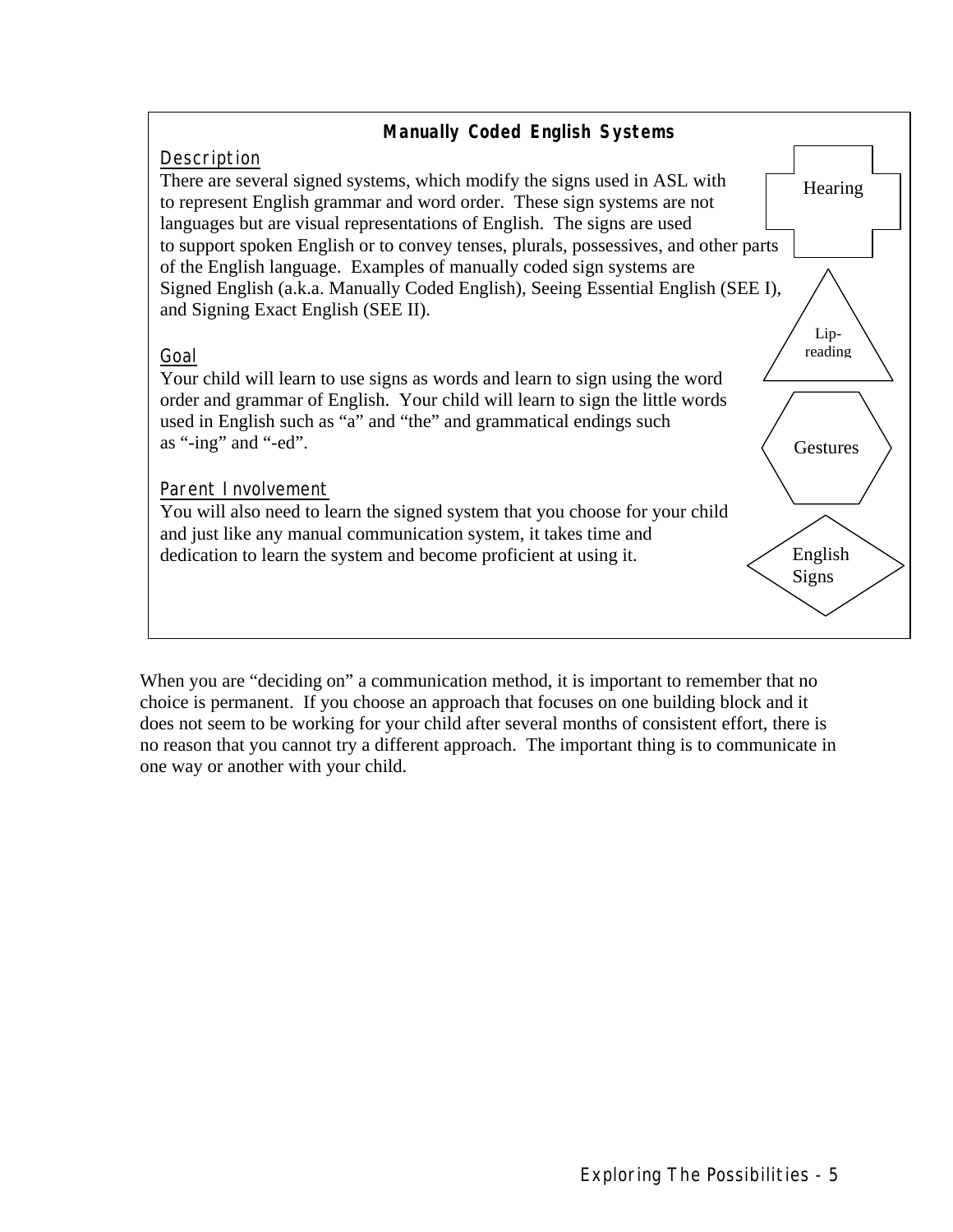#### **About Fitting Hearing Aids for Infants and Young Children**



Hearing loss can affect communication. Understanding hearing loss and the role hearing instruments play is helpful in making informed decisions. Fitting and selecting hearing instruments for your child can be an important, costly and confusing process. The following information may be helpful as you enter this phase with your child.

#### **The Importance of Hearing Instruments**

Children who have normal hearing begin using single words at about one year of age. In reality, a great deal of language is learned before children utter their first word. Hearing loss can disrupt language development because learning spoken language depends on the ability to hear speech.

The earlier that finding and addressing any hearing loss begins, the greater the possibility of developing listening abilities and using spoken language. The use of hearing instruments is an integral part of this process.

Audiologists usually recommend hearing instruments as soon as possible after a loss is identified. Ideally, an audiology facility that specializes in serving young children will have a cost-saving loaner hearing instrument program where a loaner hearing instrument can be selected immediately after a hearing loss is determined. As more complete information about a child's loss is obtained, a hearing instrument evaluation can be completed to recommend hearing instruments for purchase.

#### **Tests necessary before Receiving Hearing Instruments**

Before hearing instruments can be purchased, an audiologist must determine the degree of your child's hearing loss. This can be done using special test methods for infants, toddlers, and young children. These tests are described earlier in the *Getting the Facts* section of this notebook.

#### **Selection and Evaluation of Hearing Instruments**

After determining the degree of hearing loss and receiving medical clearance to use hearing instruments, the audiologist will begin the hearing instrument evaluation process. Audiologists may use one of several assessment methods when evaluating hearing instruments for children. Regardless of the technique used, the goal is to enable conversational speech to be heard at a comfortable level. These assessment methods may include:

Info. adapted and included with permission from Boys Town National Research Hospital http://www.boystownhospital.org/parents/hearing\_aids/selecting.asp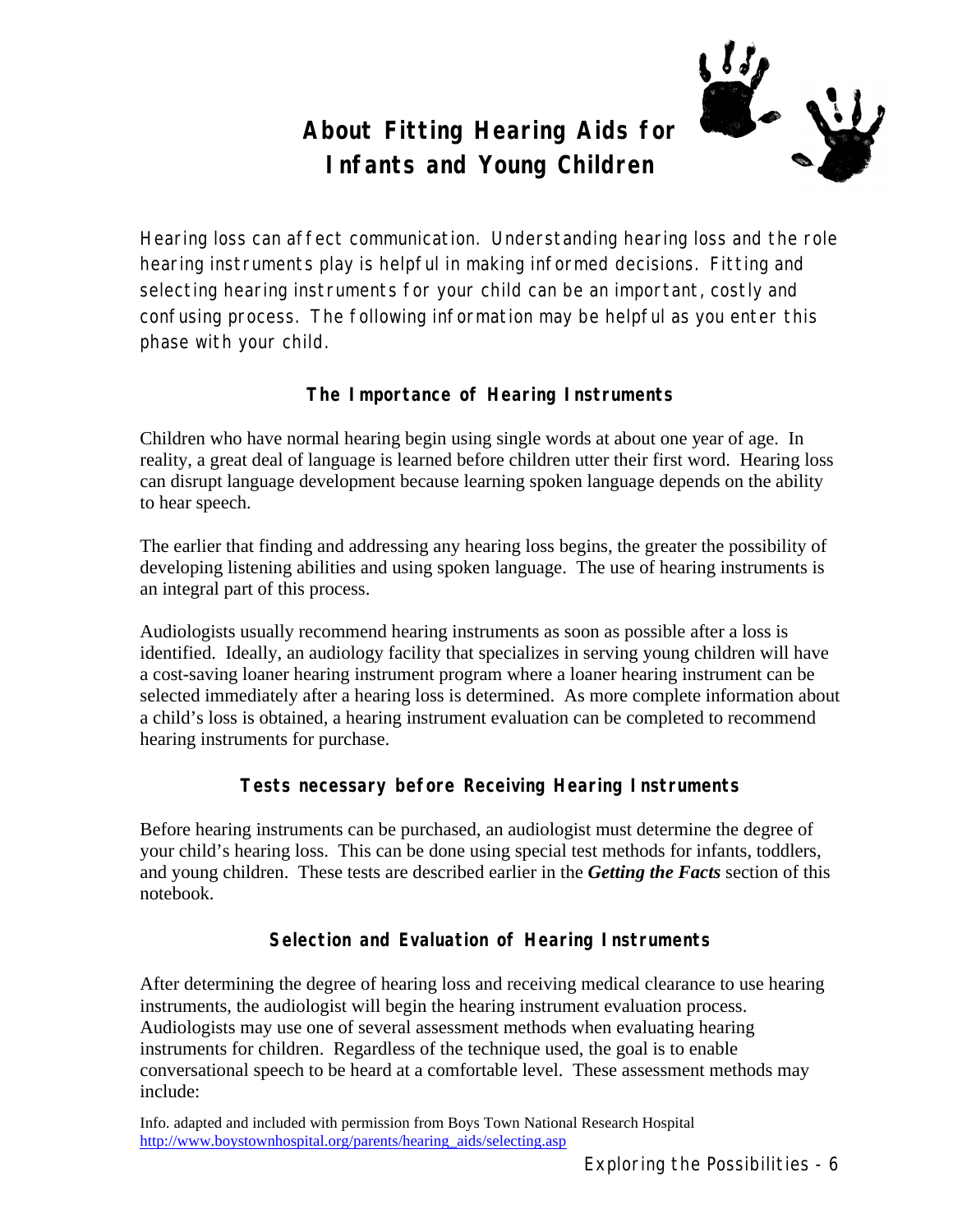- **Probe-Tube Microphone Testing –** during probe-tube microphone testing, a tiny, soft microphone is placed in your baby's ear next to the earmold. The amplification provided by the hearing instrument is then measured while in the ear. The measured response is evaluated to estimate the instrumented benefit and adjustments are made to the hearing instrument as needed.
- **Real-Ear-to-Coupler-Difference (RECD) Measures** in RECD testing a tiny, soft microphone is also placed in your baby's ear next to the earmold. The effect of your child's ear and earmold are measured without the hearing instrument. The hearing instrument is evaluated separately and its response added to the RECD measurement. This allows different hearing instruments and settings to be compared without having to test each one on the child.
- **Behavioral Testing** When probe-tube measures cannot be completed, behavioral testing methods can be used to assess a child's performance with hearing instruments. The softest level at which a child responds to sound while wearing the hearing instrument is compared to the softest level of response without the hearing instrument to estimate instrumented benefit. This type of evaluation does not require the placement of measuring equipment on the child, but provides less comprehensive information.

Probe-tube microphone or RECD measurements are usually the methods of choice for fitting hearing instruments for children for several reasons. First they allow hearing instrument performance to be measured at typical speech levels so that performance in conversational situations can be predicted. Second, they allow direct measurement of the maximum level of sound provided by the hearing instrument to the child's ear. The hearing instrument can then be adjusted to a safe and comfortable level. Third, they provide more complete information and can be done quickly.

#### **How are Hearing Aids Selected?**

Just as hearing losses come in all shapes and sizes, there are many different types of hearing aids. Your audiologist will consider the following when selecting a hearing instrument for your child.

- **Gain-** The amount of amplification the hearing instrument provides. For example, a powerful hearing instrument would have high gain. Gain is usually expressed in decibels (dB).
- **Frequency Response-** The amount of gain a hearing instrument provides across a range of pitches. Gain is usually provided only pitches where hearing loss is present.
- **Saturation Sound Pressure Level (SSPL)-** The loudest sound the hearing instrument can produce, regardless of the volume of the incoming sound or the amount of gain. The hearing instrument should be set so that it never becomes uncomfortably loud or potentially damaging to the ear.

The audiologist will also discuss other important characteristics, including flexibility in adjusting frequency response, gain and saturation response. This flexibility is useful as additional information about the hearing loss is obtained or in cases where hearing changes.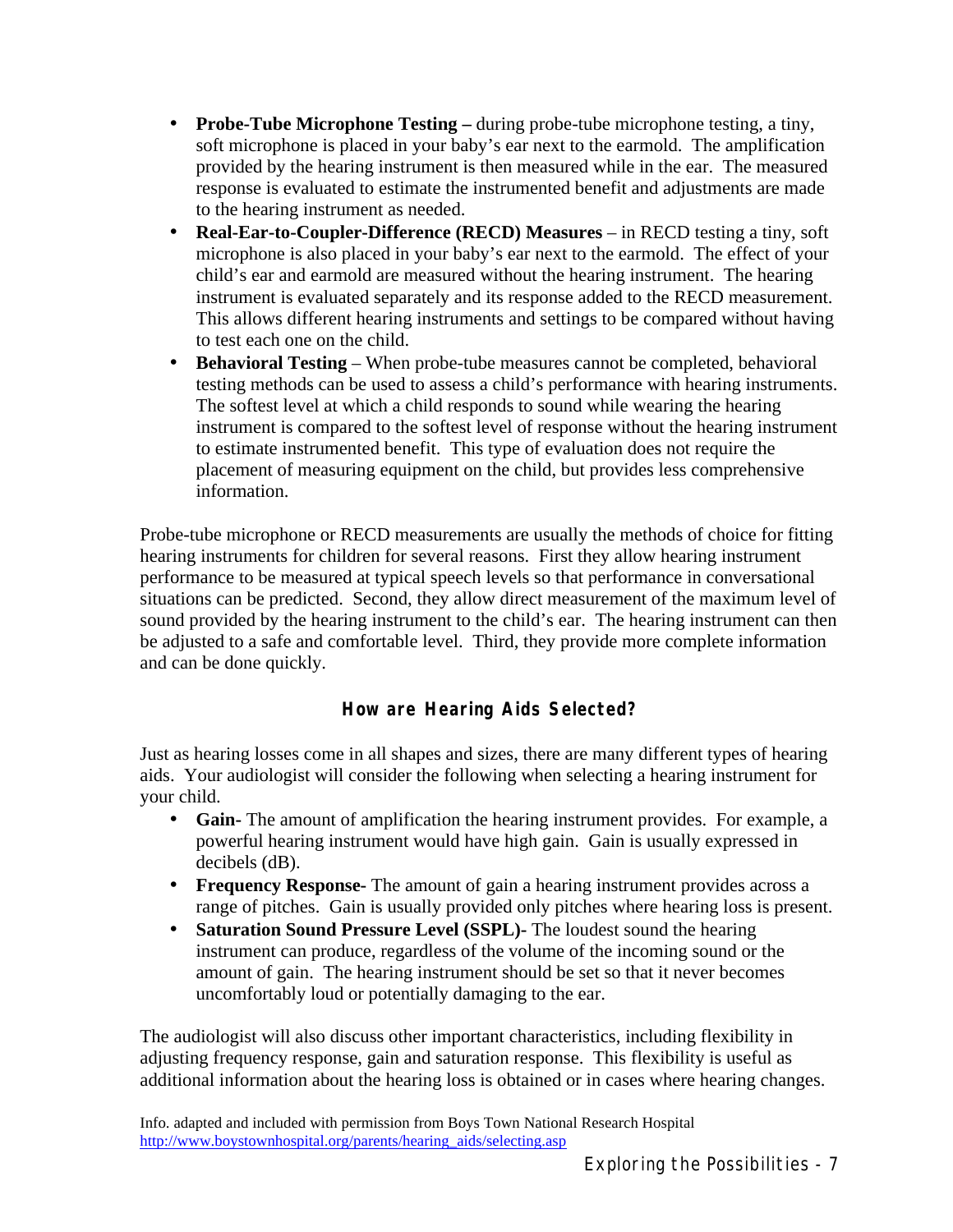The compatibility of a hearing instrument with assistive devices is also considered, because many children with hearing loss use additional amplification devices, such as Frequency Modulated (FM) Systems (to learn more about FM Systems go to the *Looking Ahead* section of this notebook).

#### **Characteristics You will Considered when Choosing Hearing Instruments**

The audiologist will look at the specific characteristics of the hearing instruments to determine what specifications will work the best to help your child hear. However, there are many decisions that you will have to make as well. You will want to consider the following when selecting a hearing instrument for your child;

- **Style –** Hearing aids come in many different styles, which differ mostly in size. This is not a major consideration for very young children as they are almost always fit with the Behind-the-ear (BTE) style hearing aids.
- **Electronic Circuitry** Circuitry refers to the technology of the electrical components inside the hearing instrument. Hearing instruments may contain one of three kinds of circuitry; nonprogrammable analog hearing aids, programmable analog hearing aids, or programmable digital hearing aids.
- **Additional Features –** Hearing instruments may or may not include features such as Telecoils, directional or multiple microphones, multi-memory ability.
- **Cost** Hearing instruments vary greatly in price. The price of the instrument will be determined primarily by which of the above characteristics you decide on. Some insurance plans cover some types of hearing instruments or a portion of the cost. Check with your insurance provider before selecting a hearing instrument for your child. Financial assistance may also be available. See *the Supporting your Family* section for more details.

#### **Why are BTE hearing instruments the primary choice for young children?**

Safety is the overriding reason for fitting the BTE style-hearing instrument on young children. They are larger than many other styles and therefore do not pose as great of a choking risk. They also come equipped with many safety features that are often not readily available on other types of hearing instruments such as volume-control covers and tamperresistant battery compartments. BTE's also tend to require fewer repairs, and are more compatible with assistive listening devices than other styles of hearing instruments.

#### **What is the Difference Between the Types of Circuitry?**

When choosing the hearing aid that you will purchase for your child, circuitry can become an important part of the decision. This consideration may have the greatest effect on the quality of sound, the flexibility of the instrument and the cost of the hearing instrument. It can also be the most difficult to understand. Be sure to talk with your child's audiologist if you need additional explanation.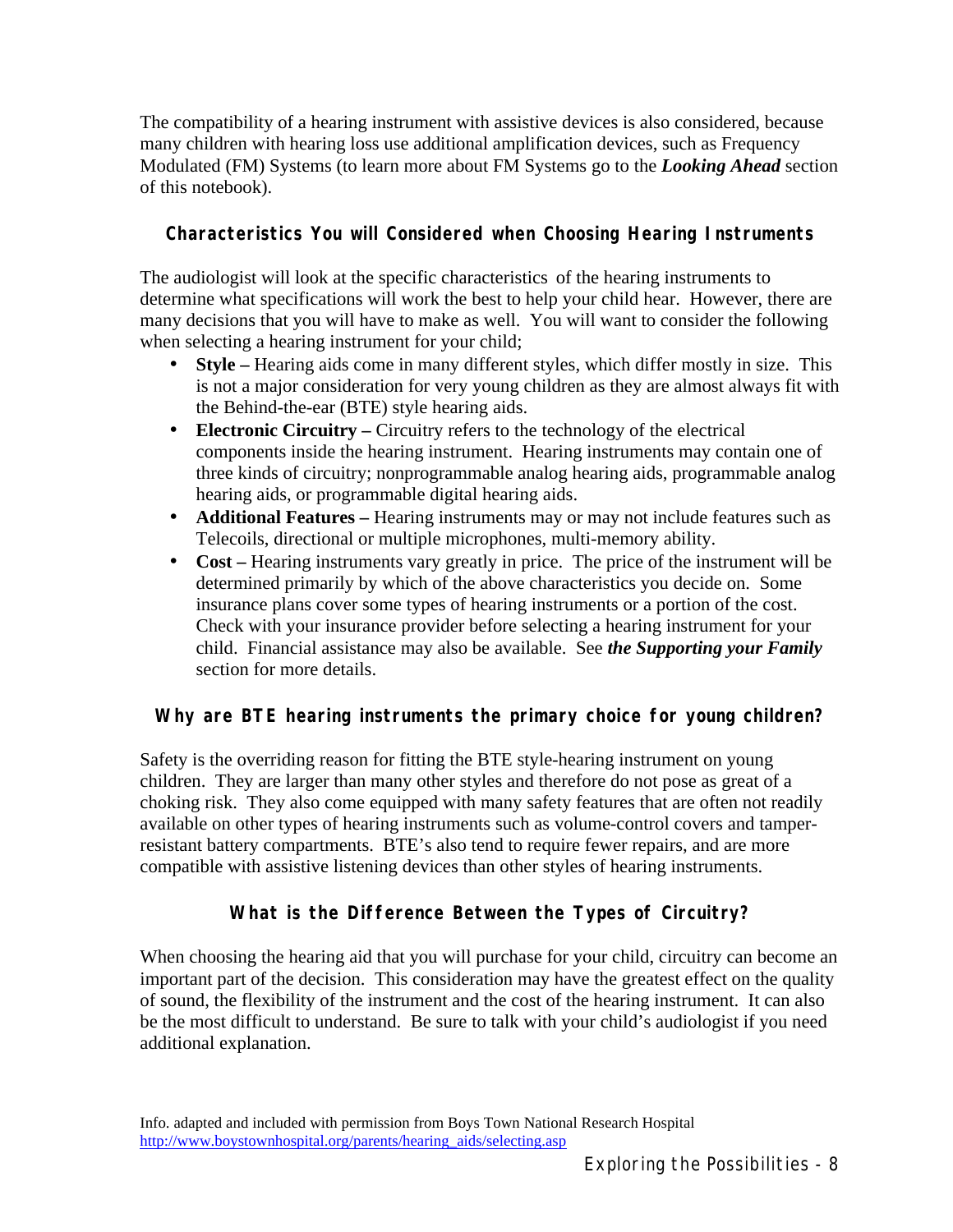- Non-programmable analog hearing aids- are also known as conventional hearing aids. This circuitry is "hard-wired" which means that they are set up to amplify certain sounds a certain amount. If the user is unhappy with the amount or quality of the sound, there is very little that the audiologist can do to adjust it. They typically add the same amount of amplification to all levels of sound intensity. Therefore, low bass sounds will be amplified with the same amount of volume as high treble sounds. Some people find that conventional hearings aids provide either too little sound or too much sound to comfortably reach a listening level for the particular hearing loss, especially if they have a loss in the high pitches. Non-programmable analog hearing instruments represent the most basic type of amplification and are a good choice when finances are the major concern.
- Programmable analog hearing aids contain a computer chip, which can be programmed by the hearing specialist using a computer. This offers a better way to accommodate a given patient's listening needs because it allows the greatest flexibility and most fine-tuning capability. Programmable hearing instruments often contain options that are not available in conventional hearing aids. The major advantage of this type of hearing aid is flexibility. The sounds that are amplified and the levels at which they are amplified can be easily adjusted. This can be very helpful for young children as more information is discovered about their hearing loss or if they have fluctuating hearing.
- Programmable digital hearing aids These hearing aids convert the sound to a digital (numeric) signal. The numbers are then adjusted based on the individual needs of the user's hearing loss, listening needs and characteristics of the incoming sound. Advancements in hearing aids that process sound digitally offer the potential for dramatic improvements in sound quality and ease of use. Many individuals compare the difference in sound quality to that of audiotape vs. a Compact Disc (CD). Some users of digital hearing aids report a more natural and comfortable sound. They often offer automatic adjustment for loud or soft sounds without having to use a volume control. This is especially nice for young children, as they cannot adjust their own aids. As with programmable analog hearing aids, a range of features are available, such as directional or multiple microphones, and single or multiple programs.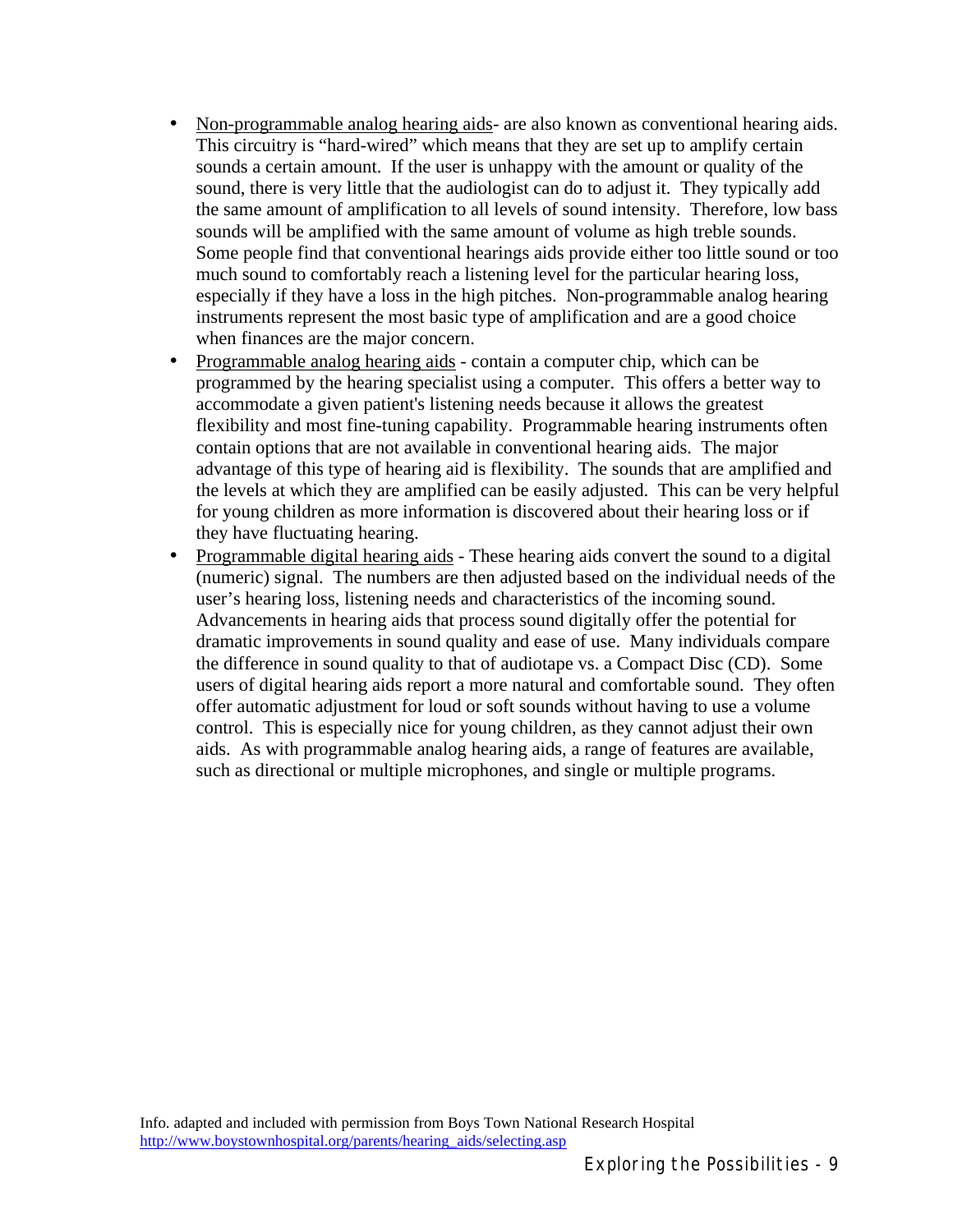#### **What is a Cochlear Implant?**



A cochlear implant is an electronic device designed to provide enhanced sound detection and the potential for greater speech understanding to children with severe to profound hearing loss who obtain negligible benefit from hearing aids. Unlike hearing aids that deliver amplified sounds to the ear cochlear implants bypass the damaged parts of the ear and send electrical signals directly to the hearing nerve (auditory nerve), which relays this information to the part of the brain that is responsible for hearing. Cochlear implants have been approved for use in children since June 1990. Currently, approximately 7,000 children in the United States have been implanted.

#### HOW DO COCHLEAR IMPLANTS WORK?

A cochlear implant converts speech, music, and environmental sounds into electrical signals and sends these signals to the hearing nerve, where the signals are interpreted as sound by the brain. A cochlear implant works in this way:

- 1. Sound (signals) are received by the microphone.
- 2. Electrical pulses that represent the energy contained in sound signals are sent from the microphone to the speech processor.
- 3. The speech processor selects and codes the most useful portions of the sound signals.
- 4. Code is sent to the transmitter.
- 5. Transmitter sends code across skin to receiver/stimulator
- 6. Receiver/stimulator converts code to electrical signals.
- 7. Electrical signals are sent to electrode array in the cochlea to stimulate hearing nerve fibers.
- 8. Signals are recognized as sounds by the brain.

Three cochlear implant systems are currently approved for sale by the Food and Drug Administration (FDA) in the United States. All cochlear Implant systems consist of internal and external components. The external components consist of:

- a microphone (to pick up the sound and transmit it to the speech processor),
- a speech processor (which selects and codes useful sound) and
- a transmitter with a magnet (which sends) the code to the receiver).



Information on Cochlear Implants adapted and included with permission from AGBell For more information about Cochlear Implants go to www.agbell.org.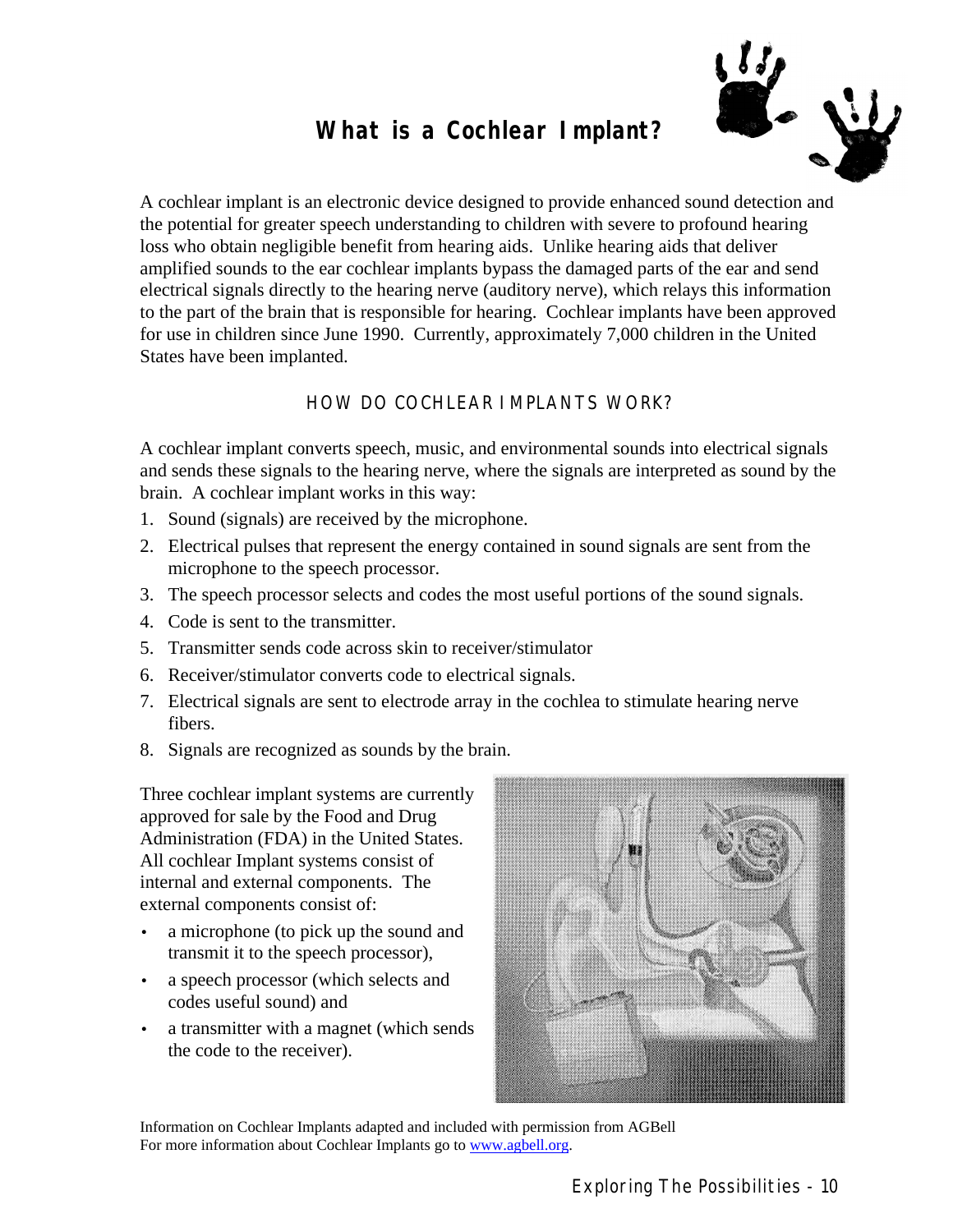The transmitter is placed on top of the skin behind the ear. A cord connects the transmitter to the speech processor, which is worn in a pocket or clipped to a belt. Alternatively, users may select cochlear Implant systems in ear-level styles that look like behind-the-ear hearing aids.

The internal components consist of a receiver coil and electrode array. A small receiver coil with an enclosed magnet is surgically placed under the skin behind the ear and serves to convert the coded sound into electronic signals. Electrical contacts, in the form of an electrode array, are inserted into the Inner ear and stimulate the hearing nerve fibers to send these signals to the brain where they are recognized as sound.

Although implant systems differ in the number of channels, electrodes, and speech coding strategies, they have common features that allow electrical stimulation of the hearing nerve. Of these devices, research has consistently shown that multi-channel systems offer better speech recognition for the patient than do the earlier single-channel devices.

#### HOW DO I KNOW IF MY CHILD IS A CANDIDATE FOR A COCHLEAR IMPLANT?

Children who are candidates for a cochlear implant must:

- Have a profound sensorineural hearing loss in both ears.
- Receive little or no benefit from hearing aids (usually determined through a trial period of using two hearing aids) as indicated by whether age-appropriate communication skills are developing.

Be of an age that will allow the clinical team from an implant center to determine if preverbal behaviors or speech recognition abilities are developing through the use of using hearing aids.

- Have an intact auditory nerve as indicated by CT- or MRI-scans.
- Be healthy enough to tolerate surgery (typically an outpatient procedure).
- Have had active middle-ear disease (otitis) brought under control (if applicable).

Additionally, their families must possess a clear understanding of the benefits and limitations of a cochlear implant, and have the time to accommodate pre-implant evaluations and postoperative follow-up services. Children undergo audiological, medical, and psychological procedures to determine implant candidacy, and the time involved in completing these procedures varies with the age and abilities of the child.

Some centers require assurance from the family that the child's home and educational environment will rely on spoken language (an oral approach) to ensure the best possible outcomes from the implant.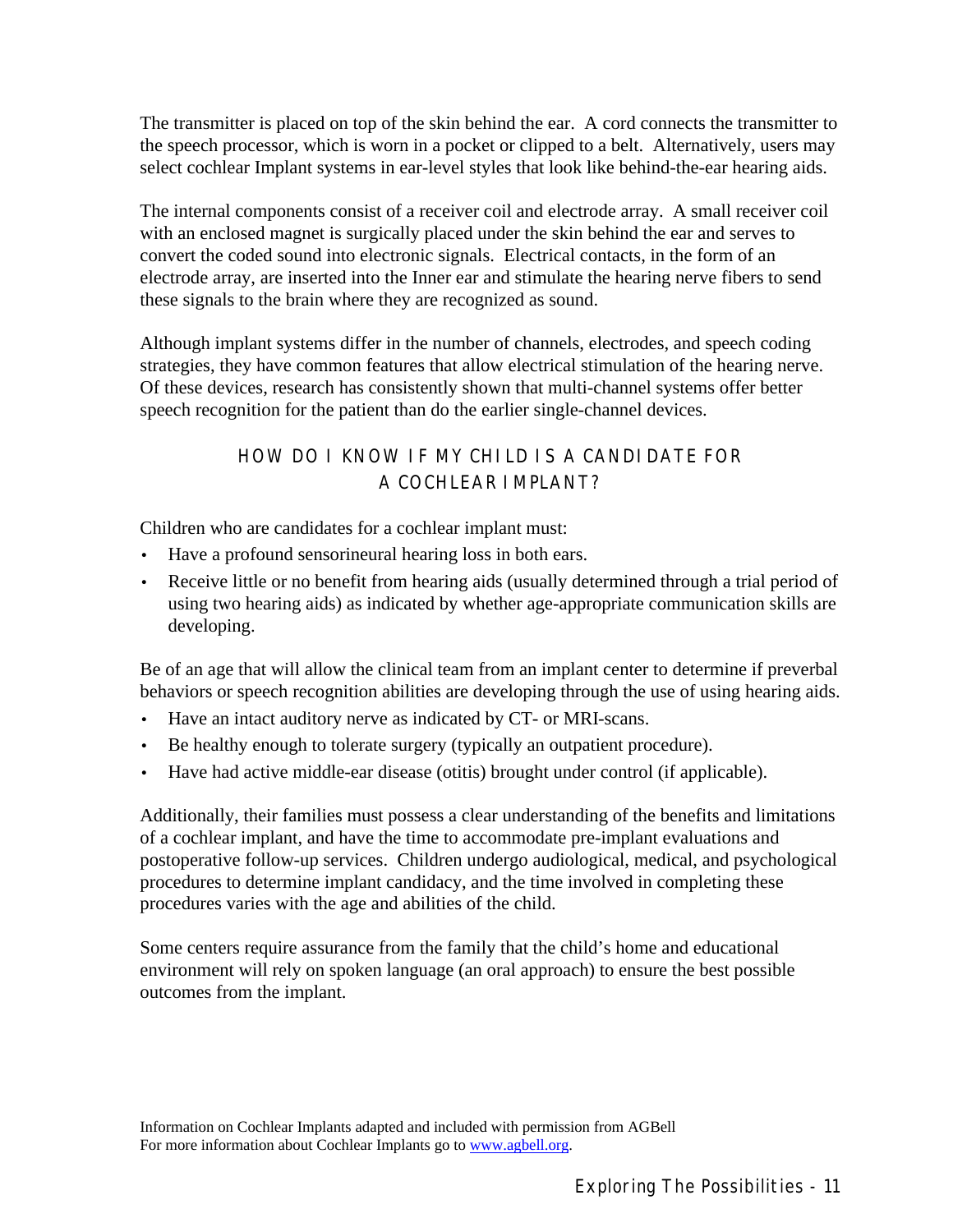Most cochlear implant centers take a team approach to determining implant candidacy. In addition to the family, the following professionals are typically involved in the decision:

- Audiologist
- Surgeon
- Speech-language pathologist and/or therapist—to assess child's overall communication abilities
- Educator—to review child's abilities in the school setting
- Psychologist—to evaluate child's cognitive, social, and emotional development before, during, and after the procedure

A team approach enables the candidacy process to move forward more efficiently because it considers the whole child, and screens for any potential issues that might affect the child's ability to learn language with an implant.

HOW DO SELECT A COCHLEAR IMPLANT CENTER?

Cochlear implant manufacturers maintain a list of implant centers worldwide. To select the right center for you and your child, consider the following factors:

- 1. Is the center located close enough to your home so that you can accommodate frequent visits?
- 2. Who is on the implant team? Do they have experience with children?
- 3. How many cochlear implant surgeries has the center done? How many have been performed on children?
- 4. If you have used sign language with your child, is there someone at the implant center who can communicate with him or her?
- 5. What are the center's facilities for cochlear implant (re)habllitation? What is the team audiologist's experience with (re)habilitation?
- 6. Is the implant team sensitive and responsive to your questions? To your child's questions?

It is also recommended that parents talk with other parents of children who have been implanted at the center. Obtain parent referrals from the center so that you can hear others' experiences and ideas. Take advantage, also, of the center's in-house library. The team should be able to provide you with information, books, brochures, and videotapes about cochlear implants. Read, watch, and ask all you can.

#### WHAT DOES THE SURGERY INVOLVE?

#### Surgery

Cochlear implant surgery is typically performed under general anesthesia and lasts for approximately 2 1/2 hours. The procedure can be performed in either an inpatient or outpatient setting and carries the normal risks of major ear surgery requiring general

Information on Cochlear Implants adapted and included with permission from AGBell For more information about Cochlear Implants go to www.agbell.org.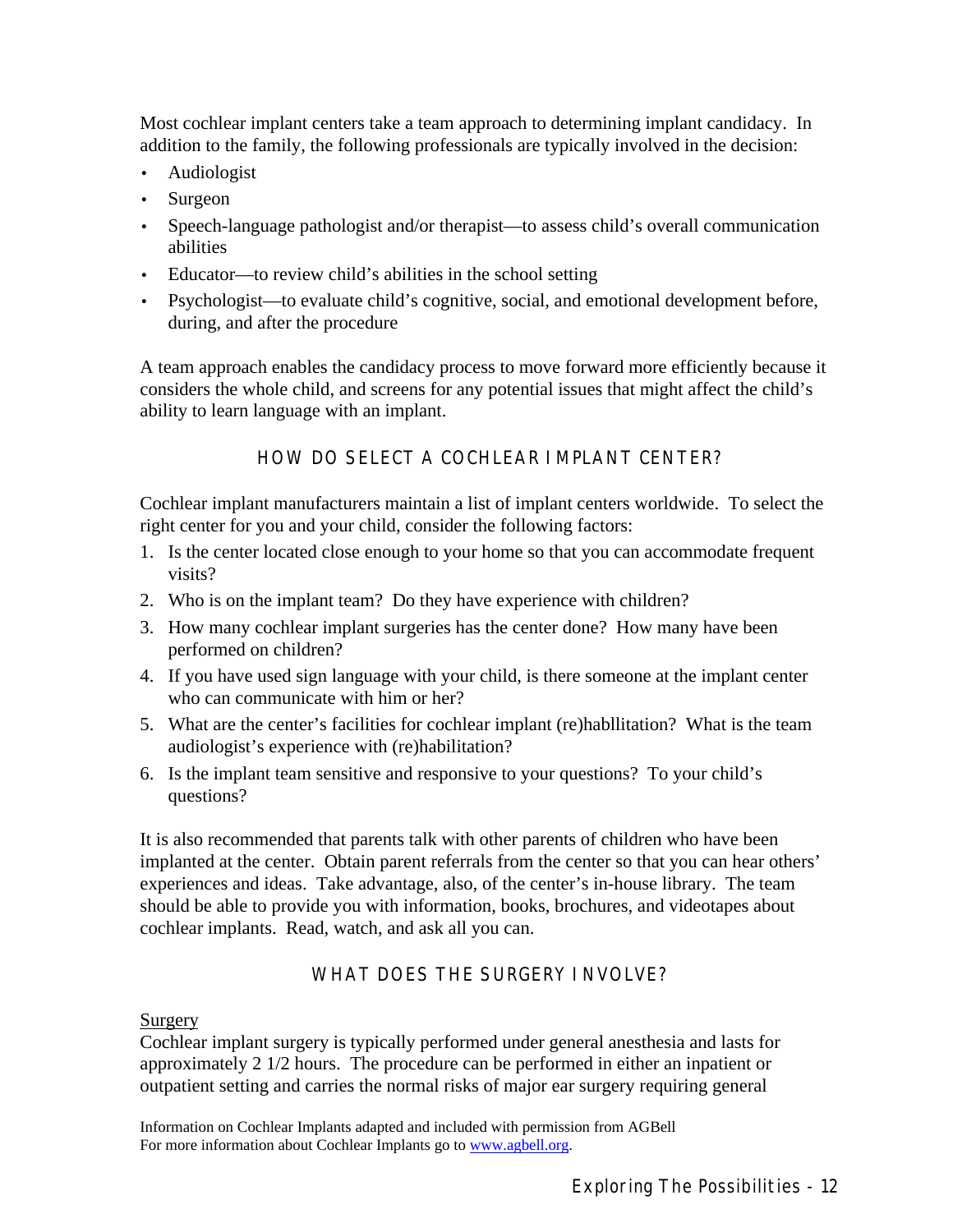anesthesia. The surgeon exposes the mastoid bone behind the ear canal and drills open a channel to the inner ear. The electrodes are threaded into the Inner ear and the receiver coil is placed in the bone behind the ear. The skin is closed over the receiver-stimulator. A pressure bandage is placed to reduce swelling around the incision. Most children go home the same day or spend no more than one night in the hospital.

#### Device Fitting

After four to six weeks to allow for healing around the surgical site, the process of "fitting" the external parts takes place. During the fitting session, the headpiece and microphone are placed over the implant. The speech processor is connected to the headpiece and the audiologists' computer. Measurements are used to program the speech processor for the individual child. The speech processor is disconnected from the audiologist's computer and rechargeable or disposable batteries are then inserted. The child can then take the implant system home. Device programming is performed more often during the first months of implant use with visits required on a less frequent basis thereafter.

#### Follow-Up Services

Once the speech processor is set, the child requires intensive auditory and speech training. Implanted children require this communication training to help them jumpstart their language and listening skills, which they were not able to fully develop prior to the implant. Longterm postoperative (re)habilitation should include training the focuses on communication behaviors, listening skills, speech production, and expanding a child's language repertoire. These services can be provided by staff at an implant center or at the child's school if that setting has qualified personnel. In addition, children should return to the implant center at least every six to twelve months for monitoring and program adjustments of the speech processor.

#### WHAT ARE THE POTENTIAL BENEFITS ASSOCIATED WITH COCHI FAR IMPLANTS?

Although there is a wide range of performance in children using cochlear implants, the benefits for most users include sound awareness, environmental sound recognition, enhanced lip-reading abilities, speech recognition (understanding the speech of others without lipreading), and improved speech production. Today, advances in implant technology enable more children to maximize these benefits and develop spoken language skills.

Even though thousands of children have received cochlear implants, surgeons and audiologists are currently unable to predict before surgery the degree of benefit an individual child will receive from an implant. Factors affecting implant performance include:

- Age at implantation and whether the child has had some experience with effective hearing previously
- Postoperative (re)habilitation
- Primary mode of communication
- Educational setting

Information on Cochlear Implants adapted and included with permission from AGBell For more information about Cochlear Implants go to www.agbell.org.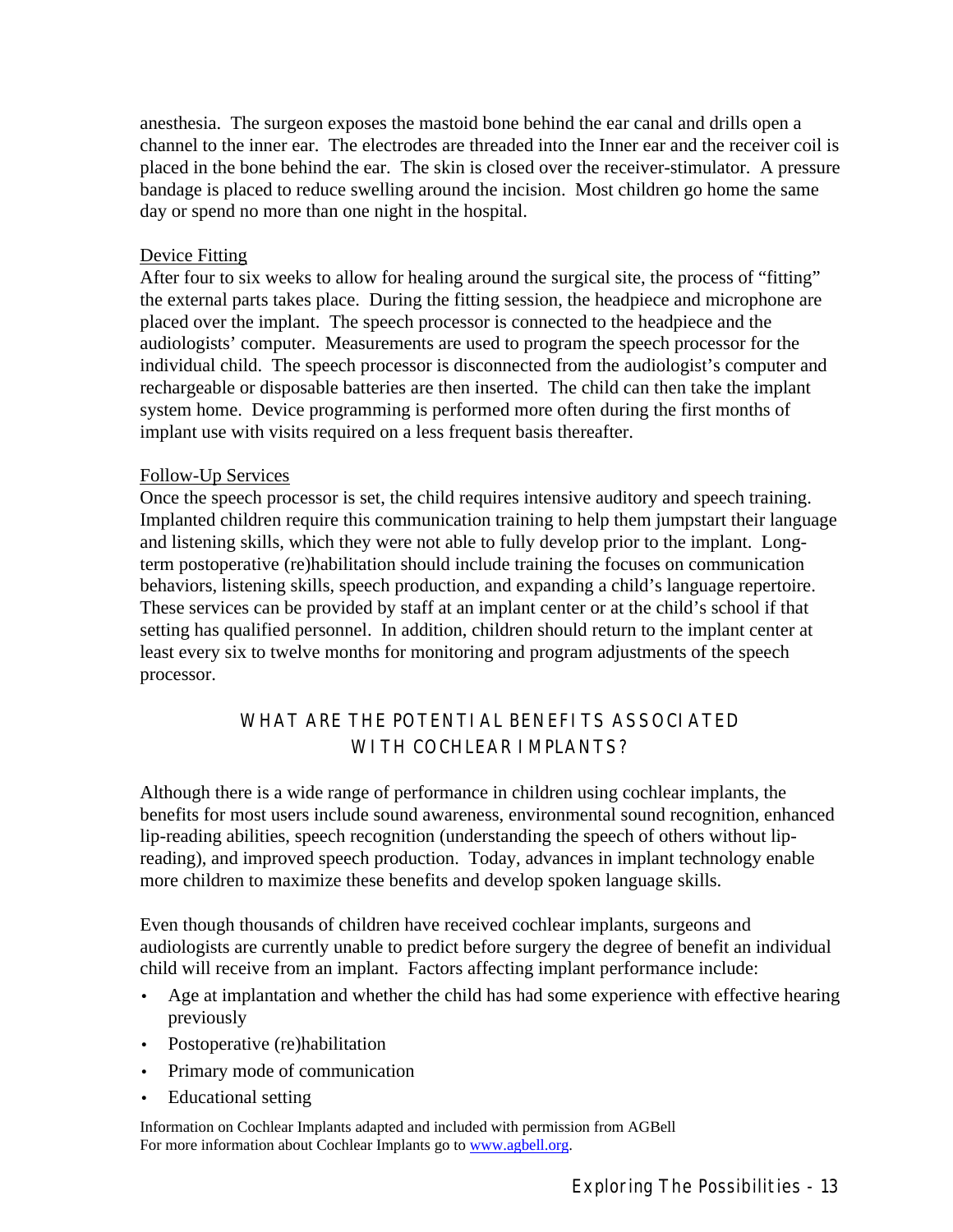#### • Length of implant use

Research suggests that implantation works best for children who are prelingually deaf and are implanted at the earliest possible age after performance limitations with hearing aids are determined. Of special importance when considering implantation is the critical period for speech and language development (0-6 years old). Before becoming a candidate for an implant, children must complete a six-month trial period with hearing aids to see whether or not this technology can provide them with satisfactory sound. Children may be considered candidates for an implant if the hearing aid trial period has failed to promote more ageappropriate listening and speaking.

Currently, the minimum age for implantation is eighteen months. However, the promising results demonstrated by children implanted at an early age has promoted the trend to lower the age of implantation, with some centers implanting under the age of twelve months. With a renewed focus on early identification of hearing loss, and the passing of early identification legislation at the federal level (the "Walsh Bill"), many more children will be identified with hearing loss soon after birth. It is likely, as a result, that as the age of identification decreases, so too will the age of implantation in an effort to tap natural language learning abilities that are maximal during a child's first six-year "critical period".

#### HOW MUCH DO COCHLEAR IMPLANTS COST?

Cochlear implants are covered benefits in most medical insurance policies and in most states' Medicaid plans. Currently, the cost for evaluation, implantation, and follow-up programs and (re)habilitation is approximately \$40,000. Included in these costs are audiological testing, medical examinations, surgical fees, anesthesiologist, operating room and hospital charges, and follow-up programs. Auditory and speech training is sometimes not covered by medical insurance.

Follow-up care after the first year includes testing and monitoring and occasional reprogramming of the device. Like any child with a hearing loss, children with cochlear implants will need ongoing therapy to ensure maximum listening and speech skills.

#### WHAT TYPE OF SCHOOL IS BEST FOR MY CHILD WITH A COCHLEAR IMPLANT?

Making the decision regarding educational placement for a child with hearing loss is often confusing. For a child with a cochlear implant, the decision can impact his or her progress with the technology. Research has shown that for children to make significant progress learning to listen and speak with a cochlear implant, their homes and schools must be primarily auditory environments that provide lots of opportunities for children to listen and use their own voices.

Information on Cochlear Implants adapted and included with permission from AGBell For more information about Cochlear Implants go to www.agbell.org. In theory, children's special education services are supposed to be tailored to their needs. In practice, children are apt to receive a generic set of services based on their disability, rather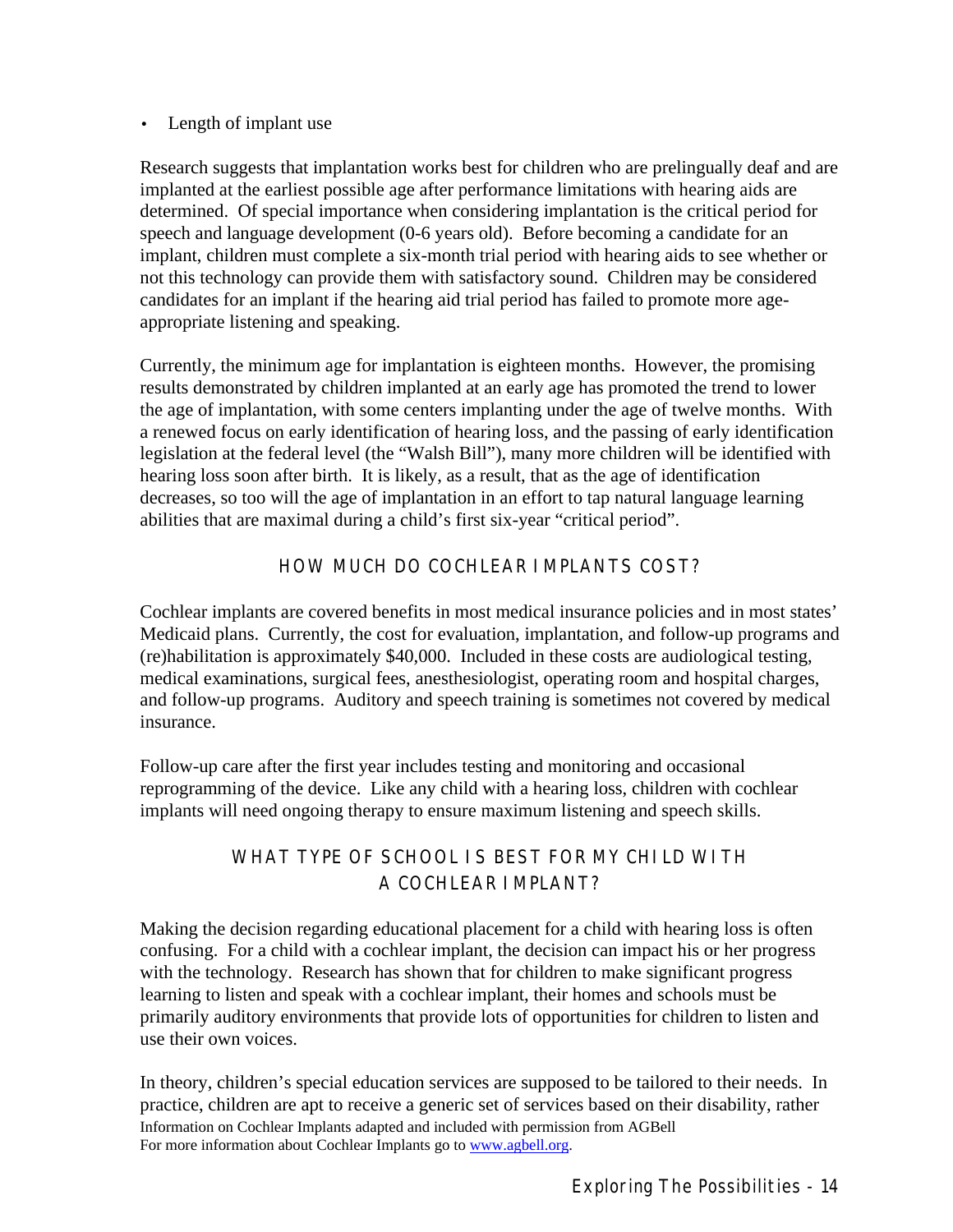than on their individual strengths and weaknesses. As a result, parents must be aggressive in requesting accommodation for their child. However, unlike general education, special education allows parents to have some say in their child's educational programming and supplementary services. The foundation of your child's education is the Individualized Education Plan, known as the IEP An IEP is a legal, written plan that specifies special education and related services necessary to meet the individualized needs of a student with a disability.

After your child receives a cochlear implant, parents should revisit their children's IEP goals and determine whether these goals are still relevant, or should be modified to better address their children's needs. Questions to consider include:

- What are realistic language development goals for my child post-implant?
- What are realistic speech production and speech perception goals for my child postimplant?
- How does the school district plan to reach those goals? How will these goals be integrated with academic objectives?
- What responsibility does the school district take for cochlear implant (re)habilitation? What experience does the school have in this area?
- Will the school district provide auditory support or technology to assist my child in the classroom, such as personal FM system or FM sound-field system, if not already in use? If the school district pledges to provide support in this area, be sure to get its commitment in writing.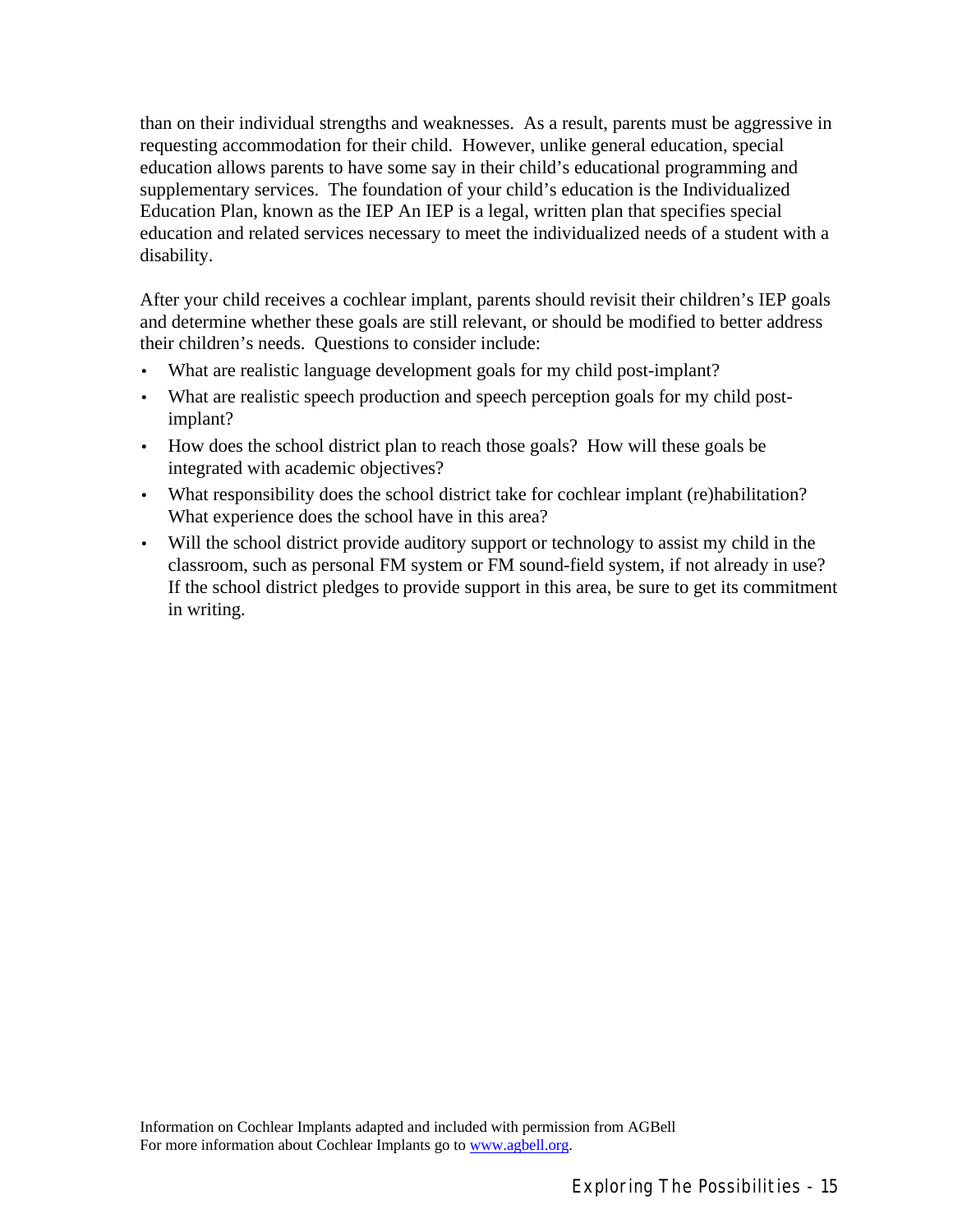#### **Supporting Environmental Awareness in a Deaf or Hard of Hearing Child**

For a young child who is deaf or hard of hearing it is very important to make sure that the environment in which they spend their time is friendly, accessible and predictable. Fostering a supportive and accessible environment will help even young babies become aware of their environment, connect visual or auditory signals with routines or important events and feel safe and secure in the place they live. Once a baby begins to understand their environment, they begin to understand how to interact with it. The following items will help your baby better understand the world around him. Many of the items are inexpensive. The state waiver that is included in this section can help with the expense of establishing a visually friendly home. See the Catalog section of the *Supporting your Family* section for places to purchase the equipment discussed below.

#### **Doorbell Flashers and Telephone Visual Alert System**

Picture this scenario: A young hard of hearing toddler is playing on the floor with his mother. They are playing with his cars and running them up and down a ramp and the child is very engaged. The doorbell rings and his mother gets up and goes into the other room to answer the door. The child looks up to find his mother gone. He is scared because he has no idea of where she went or why she left so suddenly. The young child with hearing loss does not have access to all of the clues in the environment around him that signal a hearing child that his mother just went to answer the door. He did not hear the doorbell or knock, the sound of his mother getting up off of the floor, of her footsteps, of the door unlocking, or of his mother talking to the neighbor.

A doorbell flasher can be a great way to help even a very young deaf or hard of hearing child gain the assurance that comes with knowing what will happen next. They may connect the flashing light to their mother going to answer the door or to the exciting anticipation of a new visitor.

Similar to the visual signal for the doorbell, the visual alert system for the telephone will help a child come to associate the visual stimulus with an action or response from the family. Families can also use the visual cues to call attention to sounds that the child may be able to hear with or without the use of other technology. This will help the child develop some awareness of the auditory signals as well.

#### **Lighting**

A child who is deaf or hard of hearing tends to be more visually aware of the surroundings and tends to depend much on visual information even if they have access to sound through the use of hearing aids or a cochlear implant. Therefore, it is important to be aware of the lighting in your baby's environment. A few examples of things to consider follow:

- Make sure that the child can see you when you are talking.
- Make sure that there is enough light on your face but not so much that there is a glare or that it is uncomfortable for you or the child.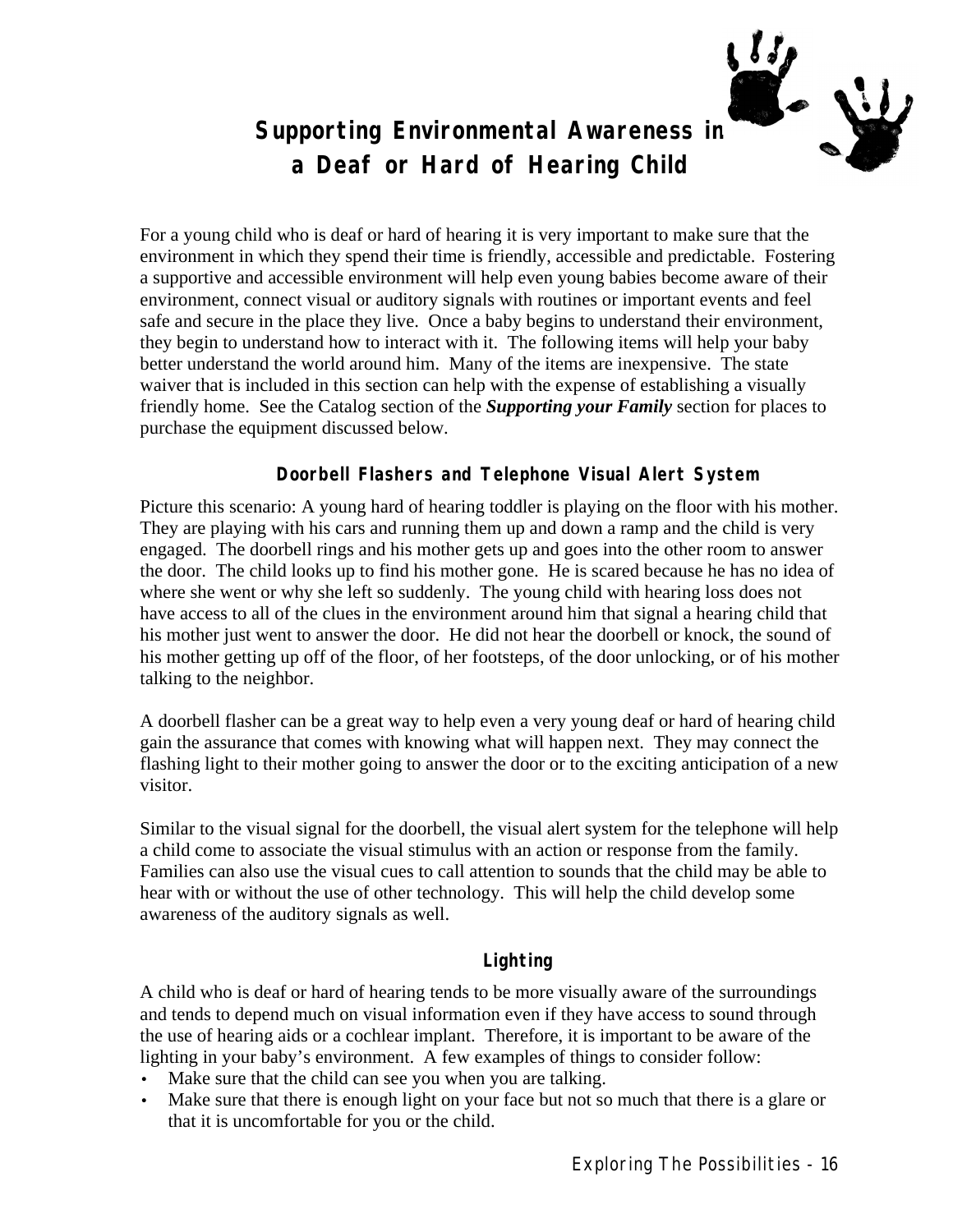- It is also good to be aware of backlighting which may cause a shadow on your face.
- You can also use lights to get you child's attention by flicking them on and off.

#### **Alarm Systems**

Visual Signals that accompany smoke and fire alarms are very important. Even with hearing aids, some children may not be able to hear these important sounds. In addition it may be important to alert children to certain events when they are not typically wearing their hearing aids (e.g., while asleep). You may purchase a smoke alarm that has a strobe light that flashes throughout your home and all hotels will have them for your room upon request. Older children need an awareness of these events as they start to stay home on their own and increase their independence. Devices are available to provide either visual or vibratory signals to the child who is deaf or hard of hearing.

**Other examples of assistive technology and devices that many deaf and hard of hearing people use in their homes are listed below. You may want to include some of these in your home now or as your child grows.**

- **Assistive Listening Devices (ALDs):** Enhanced audio quality and volume for listening to the TV, radio or at equipped movie theaters. These devices allow the volume to remain low for other family members.
- **Close Captioning:** Most TVs now have built-in captioning chips that display visual text known as captioning to show up on the TV screen. You may want to make this available to your child as early as possible.
- **Personal FM Systems:** Traditionally, FM systems have been used in educational settings to overcome the difficulties of listening in a noisy classroom setting. The teacher wears a small microphone and transmitter and the child wears a hearing aid and receiver. Sound is sent directly to the child via wireless FM transmission. These systems have been shown to improve communication in difficult listening environments.
- **Telephone Flasher**: A visual flashing system that signals that the phone is ringing throughout the home.
- **Telephone Ringers and/or Amplifiers:** Telephone amplifier devices may work with a person's hearing aid or independently from it. The amplifier may increases the volume of the person's voice on the other end by 20 to 50dB. Some telephones have adjustable controls that increase the volume of the ring or adjust the tone of a ringing telephone so that it can be heard more easily.
- **TTY:** A telecommunications device with a keyboard and display screen (also called a TDD).
- **Wake Up Alarm:** A clock that flashes a light, has an adjustable loud buzzer with tone control, or vibrates.

Two Wisconsin programs provide funding for the purchase of telecommunications devices. The **Telecommunications Equipment Purchase Program,** known as TEPP, gets its funding from all Wisconsin telephone service providers. There is a required \$100 co-payment. Families and individuals that meet certain financial eligibility requirements can apply for a waiver of the \$100 co-payment through the **Telecommunications Assistance Program**, or TAP, a state-funded program. Information about the TEPP Program and an application are included on the following pages.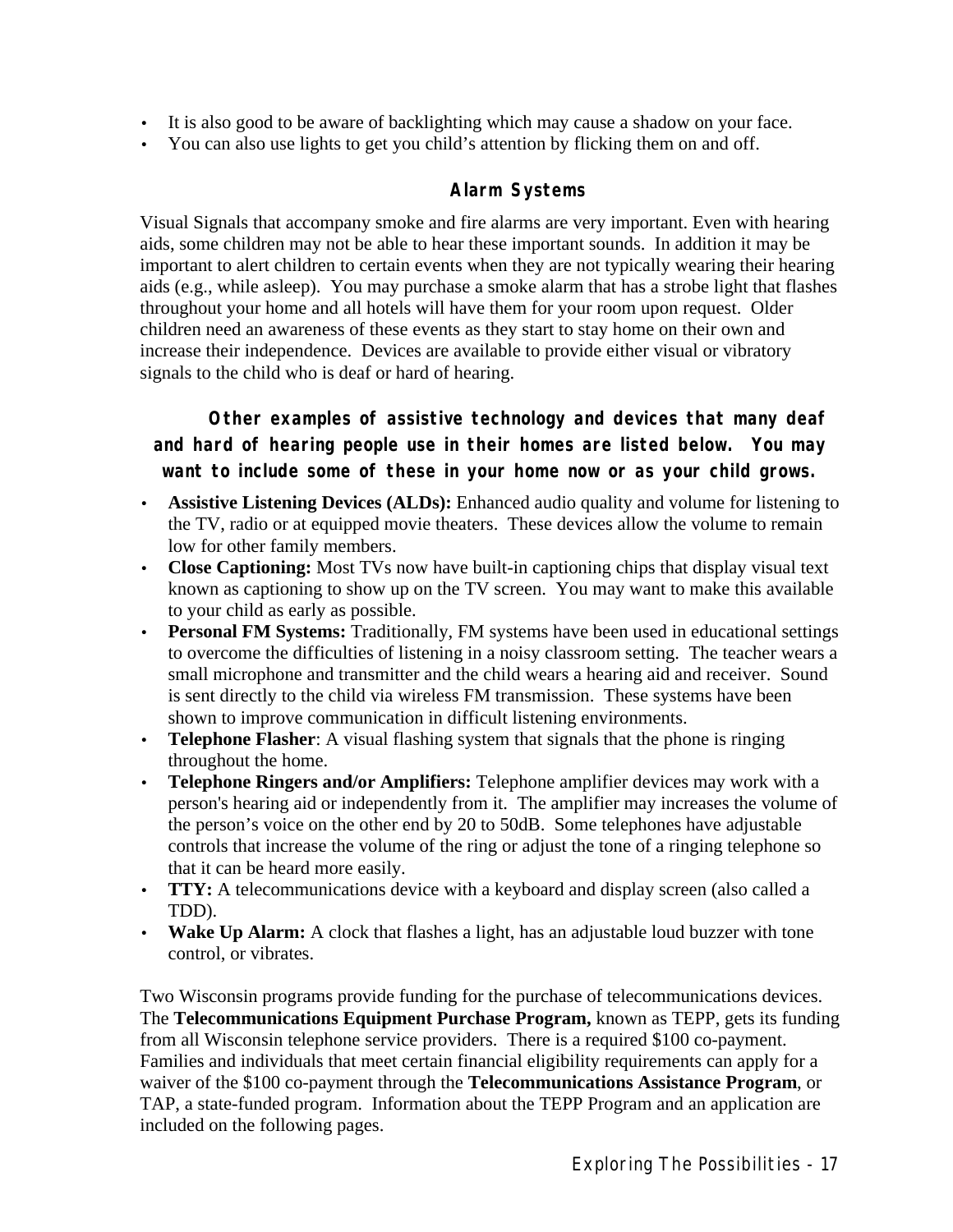equipment help you make better personal use of the Would some special telephone?



### **Froutain** Purchase Equipment

is the need for a reasonable way to get what you price!

PSC of W 07/1998

### What is the Telecommunications **Equipment Purchase Program**  $(TEPP)$ ?

buy equipment they need in order to use basic established by the Public Service Commission. The TEPP is to help people with disabilities Money collected from Wisconsin telephone several different programs paid for by the Wisconsin Universal Service Fund (USF) telephone services. The TEPP is one of service providers goes into the USF.

## This sounds too good to be true! What's the catch?

the simple application form, fill it out and mail There is NO CATCH, all you do is request  $\ddot{u}$ 

# The few rules are that an applicant:

- · Be a Wisconsin resident.
- Be a person who is deaf, hard of hearing, speech impaired, or mobility or motion impaired.  $\bullet$ 
	- telephone in your home or when traveling (like a TTY, volume control, visual alert Need special equipment to use the system, etc.).  $\bullet$

even if two or more deaf people is in the same There's no age or income limit, but the same household can only get TEPP money once disability. (For example, just one voucher every three years for the same type of nousehold.)

# How much will TEPP pay?

affects your telephone use. You will be mailed are qualified to get. These amounts were set The amount depends on your disability. On a voucher (like a check) for the amount you based on the usual cost of the equipment the form, you check off which disability needed.

## Below are the maximum voucher amounts allowed for each type of disability:

| ֢֦֧֢ׅ֦֦֦֧֚֚֚֚֚֚֚֬֓֓֓֓֓֓֓֓֡֓֓֓֓֡֓֓֡֓֡֓֡֓֡֓֓֡֓֓֓ |               |
|------------------------------------------------|---------------|
| Type of disability                             | <b>Amount</b> |
| Hard of Hearing (HH)                           | <b>\$200</b>  |
| Deaf/Severely HH                               | ຣິ            |
| Speech Impaired                                | 1,500         |
| Mobility Impaired                              | 1,500         |
| Deaf with low vision                           | 2,500         |
| Deaf and Blind                                 | 6,700         |

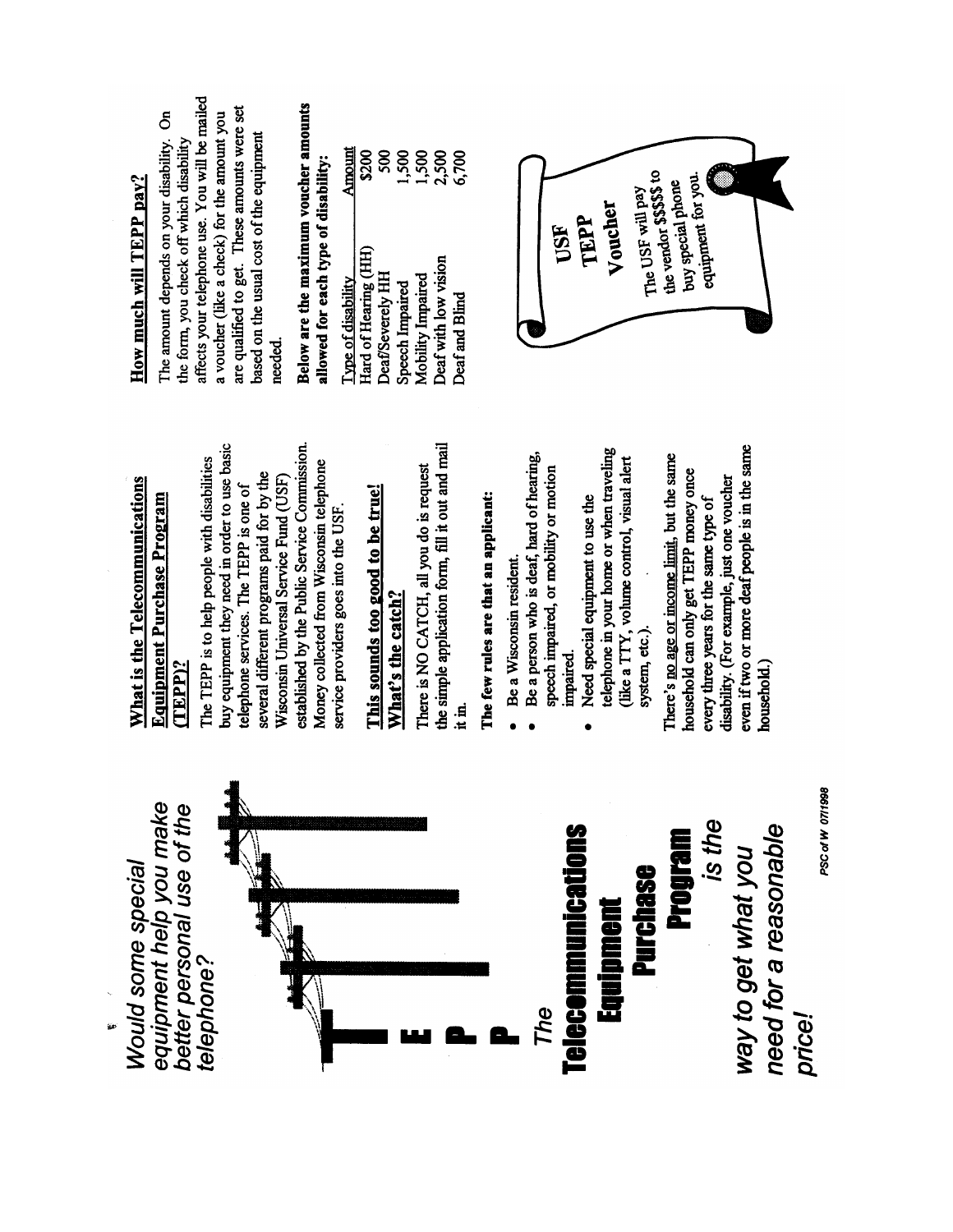|                                                                                        | What kind of phone equipment will                                               | Where do I mail my TEPP form?                                                          |
|----------------------------------------------------------------------------------------|---------------------------------------------------------------------------------|----------------------------------------------------------------------------------------|
| How much do I have to pay?                                                             | $\bf{TEPP}$ allow me to buy?                                                    | Send completed applications to:                                                        |
| You pay the first \$100. The voucher pays the                                          | TTY<br>Ō.                                                                       | <b>USF</b> Administrator                                                               |
| rest, up to the maximum voucher amount. If                                             | Amplified handset or phone<br>Telebraille/TTY unit                              | Williams, Young and Assocs., LLC<br>P.O. Box 8700                                      |
| than the voucher plus your \$100, you must<br>you buy equipment that is more expensive | TTY with large visual display                                                   | Madison, WI 53708-8700                                                                 |
| also pay the extra charges. For example, if                                            | Special modem                                                                   | (608) 274-1980 Voice                                                                   |
| you mark "Deaf'Severely HH" as your                                                    | Hands-free speaker phone                                                        | (608) 274-4448 TTY                                                                     |
| disability, you will get a voucher for \$500. If                                       | Puff activator                                                                  | $(608)$ 274-8085 Fax                                                                   |
| you buy equipment with a total cost of \$618,                                          | Phone signaling system using flashing<br>lights, a vibrator or a loud bell, and | When will I receive the voucher?                                                       |
| you will pay \$118.                                                                    | Other specialized equipment may be<br>û                                         | It takes three weeks from the time you mail an                                         |
| What if I can't afford the \$100?                                                      | approved on an individual basis                                                 | application to process it and mail a voucher to                                        |
|                                                                                        |                                                                                 | you. It takes two or more weeks longer if                                              |
| The Wisconsin Office for the Deaf and Hard                                             | How do I get an application?                                                    | you apply for TAP also. If you have                                                    |
| of Hearing (WDHH) has a special program --                                             |                                                                                 | questions about the status of your                                                     |
| the Telecommunication Assistance Program                                               | To get a TEPP application form, or answers                                      | application you may call or write the USF                                              |
| (TAP). This is only for qualified persons who                                          | to your questions, call or write:                                               | administrator.                                                                         |
| are deaf, deaf blind, or hard of hearing.                                              | <b>Public Service Commission</b>                                                | If money is not available when your                                                    |
| Unlike TEPP, TAP does have income                                                      | P.O. Box 7854                                                                   | application arrives, TEPP will hold your                                               |
| requirements. But, this separate, state funded                                         | Madison, WI 53707-7854                                                          | application in the order it is received until                                          |
| program pays the \$100 TEPP co-payment if                                              | 8 (608) 267-1479 TTY                                                            | money is available.                                                                    |
| you qualify.                                                                           | <b>a</b> (608) 231-3305 Voice                                                   | How do I use a TEPP voucher?                                                           |
|                                                                                        | 8 (608) 266-3957 Fax                                                            |                                                                                        |
| How do I get TAP to pay the $$100?$                                                    | pscrecs@psc.state.wi.us E-Mail                                                  | Choose your equipment and where you want                                               |
| The TEPP and TAP application form are                                                  |                                                                                 | to buy it. Use the voucher (like a check) to                                           |
| combined. For TAP, you must fill out the                                               | OR, contact:                                                                    | pay the vendor for your qualifying special                                             |
| household income lines and you also need to                                            | The Wisconsin Office for the Deaf and                                           | equipment. You pay: 1) \$100, if not TAP                                               |
| send a hearing loss certificate. You must add                                          | Hard of Hearing at:                                                             | qualified, 2) for any purchase amount over the                                         |
| up all income for everyone living in your                                              | (608) 243-5626 Voice/TTY                                                        | total of the voucher plus your \$100, and 3)<br>for any non-qualifying items purchased |
| house. If your total household income meets                                            | The Office for Persons with Physical<br>N                                       |                                                                                        |
| the TAP income limits your application will                                            | Disabilities or an Independent Living                                           |                                                                                        |
| automatically be processed for a TEPP and                                              | Center at: (608) 267-9582 Voice<br>(608) 267-9880 TTY                           |                                                                                        |
| TAP voucher so your voucher may include                                                | $\ddot{\phantom{a}}$                                                            |                                                                                        |

 $\hat{\boldsymbol{\epsilon}}$ 

**a** Your local telephone company<br>**a** Vendors of specialized equipment.

the \$100 co-payment.